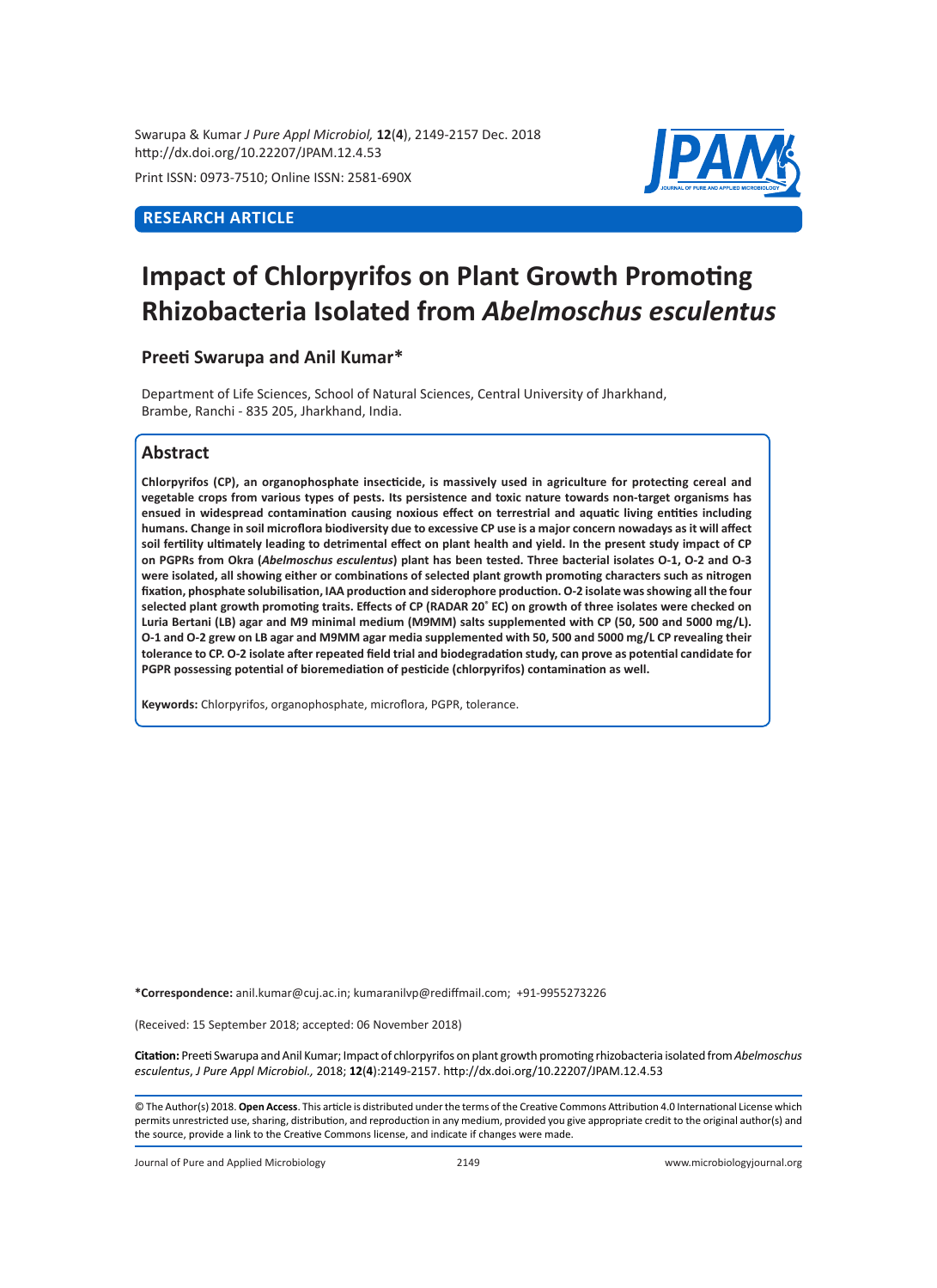#### **INTRODUCTION**

Soil is teeming with diverse group of microorganisms for example bacteria, fungi, actinomycetes, algae, nematodes etc. Among the various categories of microorganism, bacteria plays promising role by influencing different biotic factors of soil ecosystem like taking part in nutrient recycling and enhancement of plant growth and yield, formation of soil structure, bioremediation and biodegradation of toxic xenobiotics and heavy metals<sup>1,2,3,4,5,6</sup>. Plant growth promoting rhizobacteria (PGPR) hold a major position because these belongs to the group of root colonizing beneficial bacteria which enhances plant growth through various mechanisms such as acquisition and solubilisation of unavailable nutrients like nitrogen, phosphates, iron and production of plant hormones like IAA, gibberallins and cytokinins and acting as biocontrol agents and replaces explicit use of fertilizers and pesticides<sup>7,8,9</sup>. In addition farmers are obligated to use chemical means in the form of fertilizers, pesticides, herbicide etc. to increase the agricultural productivity to fulfil economic need and food security<sup>10,11</sup>. Pesticides (insecticide, nematicide, herbicide, fungicide) are a group of chemical compounds which are applied in agriculture fields to combat damage of crops, vegetables and fruit plants from pests. 80% of pesticides are used in the form of insecticide in India<sup>12</sup>. Injudicious use of pesticide has created turbulences in ecological balance of hydrosphere and lithosphere. Chlorpyrifos (CP) is a type of insecticide, acaricide and nematicide belonging to the class of organophosphate which is chemically O,O-diethyl O-(3,5,6-trichloro-2 pyridyl phosphorothioate). Dow chemicals, USA first introduced CP in 1965 for controlling insect pests in agricultural and domestic practises $^{13}$ . Commercially, it is available as Dursban, Lorsban, Agromil, Dorson, Dhanwan, Omexan across the world. CP has a wide application against an array of insect pests of economically valued crops. Its extravagant use and neurotoxic as well as immunotoxic nature has created a number of unavoidable and inevitable contamination of aquatic and terrestrial ecosystem causing serious threats to non-targeted organisms<sup>14,15,16,17</sup>. CP usage disturbs microflora of soil<sup>18,19,20</sup>. Loss of microbial diversity in soil ultimately leads to loss in soil fertility which is detrimental to plant growth and productivity.

In view of above problem, the present study has investigated the isolation of PGPR which may enhance not only the plant growth but also tolerate or degrade superfluous pesticide CP.

#### **MATERIALS AND METHODS Sample collection and isolation of bacteria**

Standing plant of Okra (35 days old, days were counted from planting of nursery plant into well puddled arable crop field) was aseptically collected on 25/08/2015 from agricultural field of Brambe, Ranchi, Jharkhand, India and brought to laboratory for sample processing and isolation of bacteria. Bacteria were isolated and purified in LB agar (HiMedia Laboratories Pvt. Ltd., India) media using standard pure culture techniques such as serial dilution, spread plate and streak plate $^{21}$ . Bacteria were assigned isolate names with an initial alphabet of source plant followed by Arabic numeral on the basis of colony, form, margin, colour, size, opacity, elevation and texture.

#### **Morphological and biochemical characterization of bacterial isolates**

The morphological and biochemical characterization of all the bacterial isolates were done by Gram staining, bacterial motility test, catalase test, citrate utilization test and Methyl Red-Voges Proskauer (MR-VP) test and nitrate reduction test<sup>22</sup>.

#### **In-vitro screening of plant growth promoting characters**

Isolated bacteria were grown overnight in 10 ml LB broth (HiMedia Laboratories Pvt. Ltd., India) in culture tube. Cells were harvested by centrifugation (Mikro 200R, hettich, Zentrifugen, Andreas Hettich GmbH & Co. KG, Tuttlingen, Germany) at 10,000 rpm for 5 minutes at room temperature. Cells were washed in 1 ml normal saline and centrifuged at 10,000 rpm for 5 minutes. Cells were re-suspended in normal saline up to optical density (OD)-1 at  $\lambda_{600}$  These cells were used for test of nitrogen fixation, phosphate solubilisation, indole acetic acid production and siderophore production.

#### **Nitrogen fixation test**

Nitrogen fixation by bacteria was tested by their ability to grow on nitrogen deficient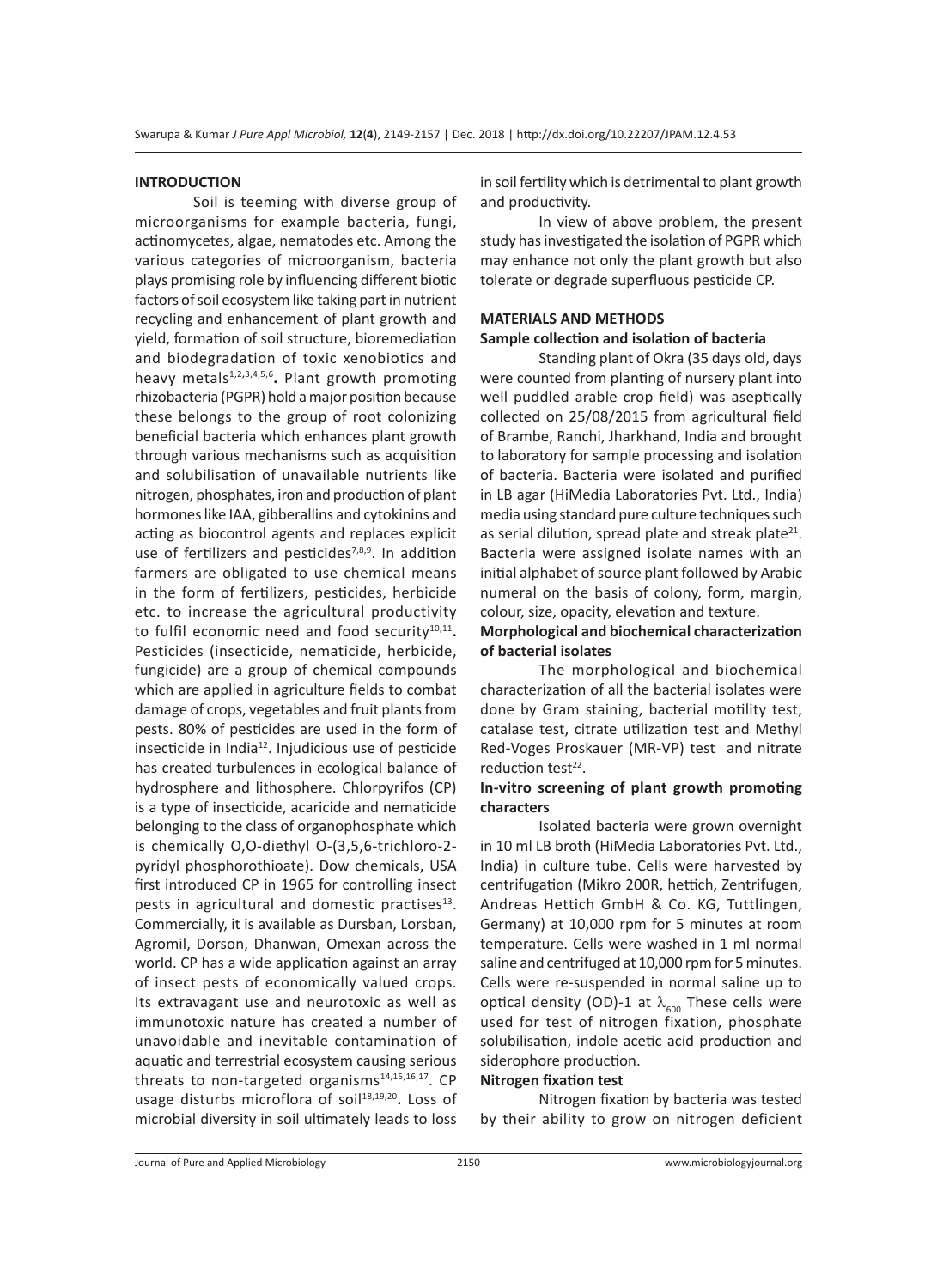(except atmospheric  $N_2$ ) nutrient media-JNFb (malic acid- 5g/L, K<sub>2</sub>HPO<sub>4</sub>-0.6 g/L, KH<sub>2</sub>PO<sub>4</sub>-1.8 g/L,  $M$ gSO<sub>4</sub>.7H<sub>2</sub>O-0.2 g/L, NaCl-0.1 g/L, CaCl<sub>2</sub>.H<sub>2</sub>O-0.2 g/L, 1.4% Fe-EDTA- 4.0 ml/L, Na<sub>2</sub>MoO<sub>4</sub>.2H<sub>2</sub>O- 0.002 g/L, bromothymol blue- 5 ml (0.5% in 0.2 N KOH)/L, and KOH- 4.5 g/L, pH 5.8) and their ability to change pH (as indication of ammonia production) of media<sup>23</sup>. 5  $\mu$ l of each culture, suspended in normal saline, was drop inoculated on JNFb agar plates and incubated (Orbital Incubator Shaker, Optics Technology, Delhi, India) at 37°C for 48 hours. Growth in nitrogen deficient medium followed by change in colour of medium from lightyellow to blue was recorded as positive indication of nitrogen fixation.

#### **Phosphate solubilisation**

Phosphate solubilisation character of bacteria was tested in Pikovskaya's medium (HiMedia Laboratories Pvt. Ltd., India). 5 µl of each culture, suspended in normal saline, was inoculated on Pikovskayas agar medium followed by inoculum drying and incubation at 37°C for 48 hours. Formation of clear halo zone around the colony was observed and regarded as phosphate solubilization potential of respective bacteria.

# **Indole acetic acid production**

Production of indole acetic acid (IAA) by bacteria was tested by method adopted from Gordon and Weber 1951<sup>24</sup>. Bacterial cultures were inoculated in JNFb broth supplemented with ammonium chloride (NH<sub>4</sub>Cl) as nitrogen source in two sets with and without tryptophan (0.1 mg/ml). Cultures were incubated at 37°C for 108 hours. 2 ml samples, from each tube, were harvested aseptically at 36, 72 and 108 hours following inoculation. Samples were centrifuged at 8000 rpm. 2.0 ml of modified Salkowski reagent (2% of 0.5 M FeCl<sub>3</sub> in 35% HClO<sub>4</sub> solution) was added to 1.0 ml of culture supernatants and incubated at room temperature for 25 minutes. Development of pink colour was regarded as positive test for IAA. **Siderophore assay**

Siderophore production by bacteria was done on CAS (Chrome Azurol S) agar plate as per the method of Schwyne and Neilands1987<sup>25</sup>. CAS agar plate was prepared by mixing 50 ml of Chrome Azurol S (60.5 mg/50 ml in water), 40 ml of Hexadecylmethyl ammonium bromide (72.9 mg/40 ml in water) and 10 ml FeCl<sub>3</sub>.6H<sub>2</sub>0 (1mM in 10mM HCl). The volume of this final solution was

made to 1000 ml by adding King's Medium B Base (HiMedia Laboratories Pvt. Ltd., India). 5 µl of each culture, suspended in phosphate buffer, was drop inoculated on CAS agar plate and incubated at 37°C for 72 hours. Formation of orange halozone around the bacterial colony was regarded as positive for siderophore production test of bacterial isolates. **Screening of impact of chlorpyrifos (RADAR 20® EC) on PGPR isolates**

Commercial grade CP (RADAR 20® EC) was bought from Dharti Dhan, Lalpur, Ranchi, Jharkhand, India and used in this study. Concentration of chlorpyrifos in RADAR 20® EC was calculated as 192.3 mg/L and considered as stock solution which was sterilized by membrane filtration (0.45 mm) as per the method adopted from Chen et al., 2012<sup>26</sup>. Effect of CP (RADAR 20<sup>®</sup> EC) on growth of bacterial isolates were checked on LB agar and M9 minimal medium (M9MM) salts (HiMedia Laboratories Pvt. Ltd., India) supplemented with three concentration (50, 500 and 5000 mg/L) of CP (RADAR 20® EC). Isolates were grown in 10 ml LB broth and incubated overnight. Cultures were centrifuged and washed twice with M9MM broth. 5µl of inoculum, OD-1 at  $\lambda_{600}$  was taken and spot inoculated on LB+CP (50 mg/L), LB+CP (500 mg/L), LB+CP (5000 mg/L) and on M9MM+CP (50 mg/L), M9MM+CP (500 mg/L), M9MM+CP (5000 mg/L) alongwith control plate of LB agar and M9MM prepared without chlorpyrifos. Observation was noted after 72 hours of incubation.

#### **Growth of bacterial isolate on analytical standard chlorpyrifos PESTANAL®**

As per the method adopted from Chen et al., 2012<sup>26</sup>, stock solution of CP PESTANAL<sup>®</sup>, analytical standard (Sigma Aldrich, USA) of 100 g/L was prepared in methanol and sterilized by membrane filteration (0.45 mm). Bacterial isolate was grown in 10 ml LB broth and incubated overnight. Cultures were centrifuged and washed twice with M9MM broth. 5 µl of inoculum, OD-1 at  $\lambda_{\epsilon 00}$  was spot inoculated on M9MM agar media plates supplemented with three different concentration of CP PESTANAL® , analytical standard i.e. 50 mg/L, 500 mg/L and 1000 mg/L along with control plate prepared without CP. 10 µl of washed culture was inoculated in M9MM broth with and without CP of 50 mg/L concentration and growth was measured qualitatively (turbidity) and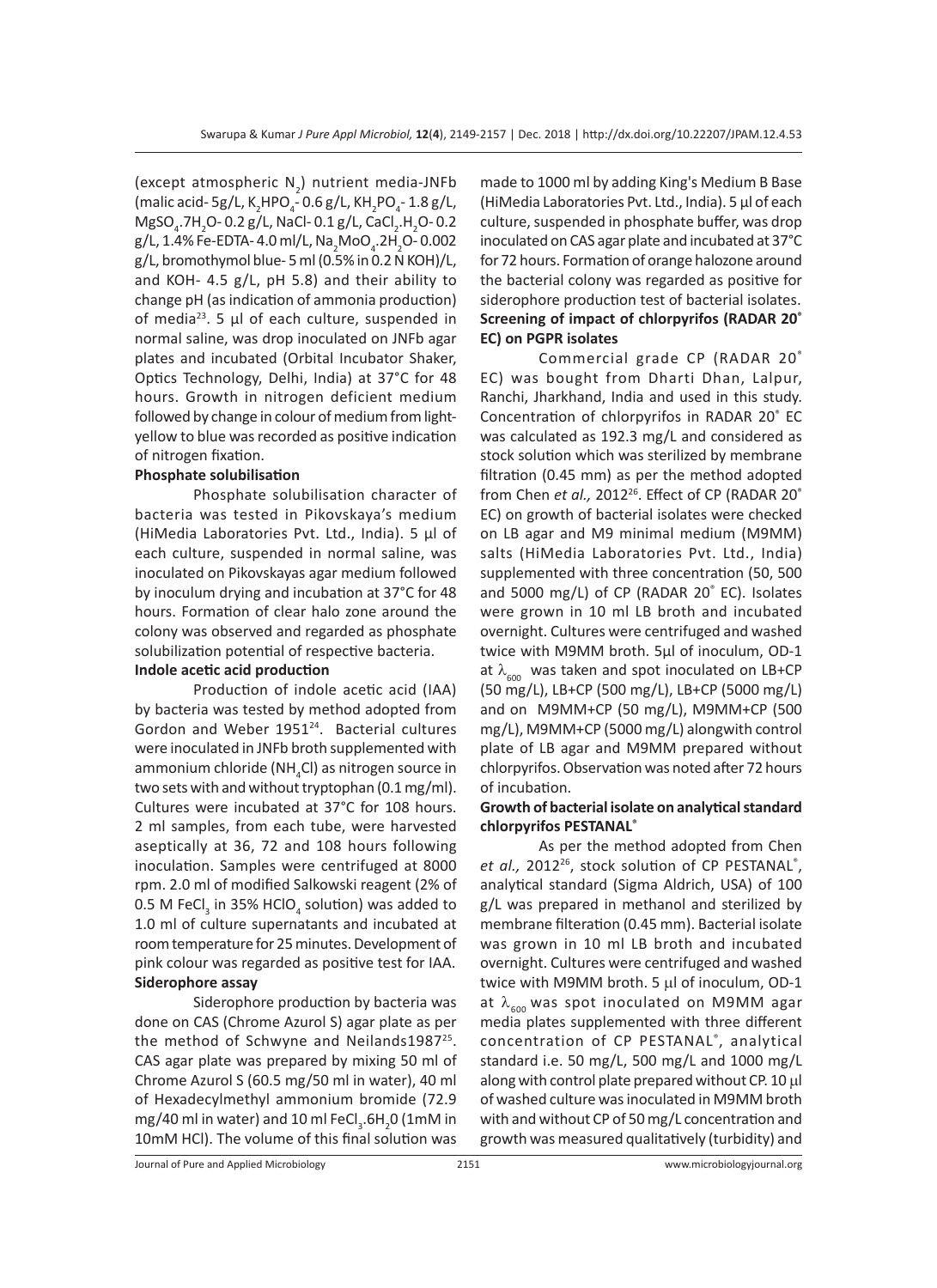quantitatively by OD at  $\lambda_{600}$ .

#### **Growth response of bacterial isolates on different concentrations of salt**

LB agar was reconstituted in different concentration (0%, 1%, 2%, 3%, 4%, 5%, 6%, 7% and 8%) of sodium chloride (NaCl). Bacterial isolate O-2 was inoculated in 10 ml LB broth and incubated overnight at 37°C with shaking at 150 RPM. Cultures were washed twice with LB broth (without NaCl) and suspended in LB broth (without NaCl) at culture OD-1 at  $\lambda_{\text{600}}$ . 5 µl of bacterial culture was inoculated in reconstituted LB agar plates of different concentration of NaCl. Plates were incubated at 37°C and growth was recorded at 24 hours of incubation.

### **Growth response of bacterial isolates at different pH**

LB agar was reconstituted in sodium phosphate buffer of different pH range 5.8, 6.0, 6.2, 6.4, 6.6, 6.8, 7.0, 7.2, 7.4, 7.6, 7.8, 8.027. O-2 isolate was inoculated in 10 ml LB broth and incubated overnight at 37°C with shaking at 150 rpm. Culture was washed twice and resuspended in normal saline maintaining OD-1 at  $\lambda_{600}$ . 5 µl of culture was drop inoculated in reconstituted LB agar plates of different pH. Plates were incubated at 37°C and growth was recorded at 24 hours of incubation.

## **RESULTS**

Three bacterial isolates were purified from root surface of Okra plant and were named O-1, O-2 and O-3 based on colony morphology. Isolates were further confirmed and characterized on the basis of Gram's staining, motility in semisolid LB agar medium, catalase, citrate utilization, nitrate reduction and MRVP tests (Table 1).

Three isolates, subjected to test, showed

#### **Table 1.** Colony morphology and biochemical characters of isolated bacteria

| Isolates                    |  |                    | Colony characteristics |                       |                              |                 |             | <b>Biochemical tests</b>             |                            |                             |                   |                                              |                                     |                                                             |
|-----------------------------|--|--------------------|------------------------|-----------------------|------------------------------|-----------------|-------------|--------------------------------------|----------------------------|-----------------------------|-------------------|----------------------------------------------|-------------------------------------|-------------------------------------------------------------|
|                             |  | Form Margin Colour |                        | Elevation             |                              |                 |             | Surface Opacity Texture Catalase     |                            | NR Motility CU GR Cell      |                   |                                              | shape                               | MR-VP                                                       |
| $O-1$ C<br>$O-2$ C<br>$O-3$ |  | Е<br>E<br>F.       | D<br>O<br>O            | СX<br><b>RD</b><br>FT | S&G<br><b>S&amp;G</b><br>S&G | OP.<br>TL<br>TL | B<br>B<br>B | $\ddot{}$<br>$\ddot{}$<br>$\hbox{ }$ | $\sim$<br>$\sim$<br>$\sim$ | <b>NM</b><br><b>NM</b><br>M | $+$<br>$+$<br>$+$ | $+$<br>$\overline{\phantom{a}}$<br>$\ddot{}$ | <b>SR</b><br><b>SR</b><br><b>MR</b> | MR <sup>+</sup> VP <sup>-</sup><br>$MR^+VP^-$<br>$MR^+VP^+$ |

(+) = positive results, (-) = negative results, C-Circular, I-Irregular, E-Entire, F-Filiform, D- Dirty yellow, O- Off white, CX-Convex, RD- Raised, FT- Flat, S&G- Smooth and glistening, OP-Opaque, TL-Translucent, B- Butyrous, NM-Non-motile, M-Motile, SR-Short rods, MR- Medium Rods NR-Nitrate reduction test, GR-Gram reaction CU-Citrate utilization test, MR -VP- Methyl red -Voges Proskauer test



**Fig. 1.** Growth of O-1, O-2 and O-3 on LB agar media supplemented with different concentration of CP along with controll without CP

Journal of Pure and Applied Microbiology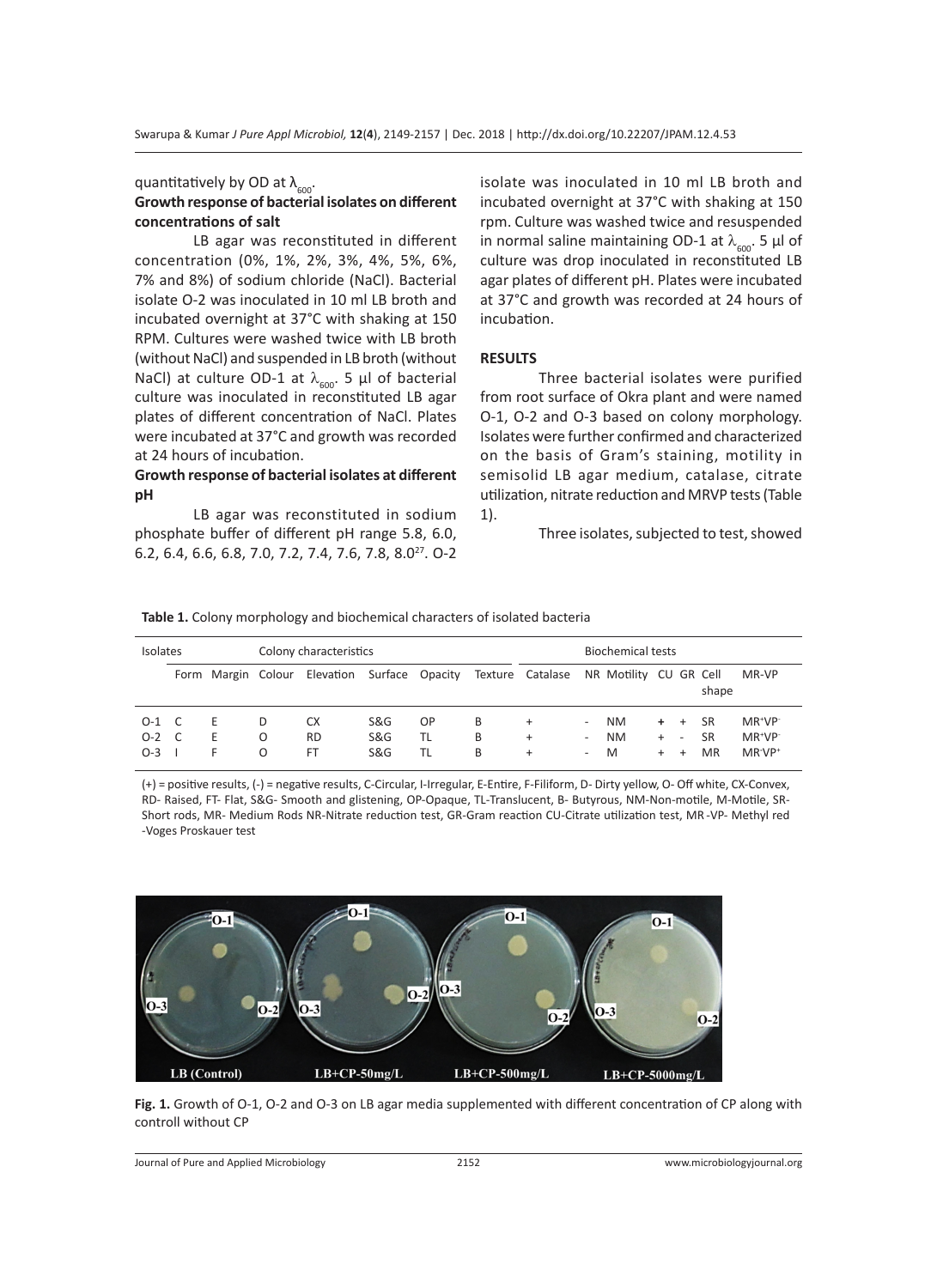different plant growth promoting activity such as nitrogen fixation, phosphate solubilization, IAA production and siderophore production (Table 2). One isolate i.e. O-2 was found to show all the four properties of plant growth promotion i.e. nitrogen fixation, phosphate solubilization, IAA production and siderophore production.

Growth of all the three isolates i.e.

| Isolates |                             | Tests                |                           |                   |
|----------|-----------------------------|----------------------|---------------------------|-------------------|
|          | Phosphate<br>solubilization | Nitrogen<br>Fixation | Siderophore<br>production | IAA<br>production |
| $O-1$    | $PS+$                       | $NF^+$               | SP <sup>-</sup>           | $IP+$             |
| $O-2$    | PS <sup>+</sup>             | $NF^*$               | $SP+$                     | $IP+$             |
| $O-3$    | PS <sup>-</sup>             | $NF^*$               | SP <sup>-</sup>           | IP-               |

**Table 2.** Result for *in-vitro* plant growth promoting activity

PS<sup>+</sup>- Phosphate solubilization positive, PS-Phosphate solubilization negative, NF<sup>+</sup>-Nitrogenfixation positive, SP<sup>+</sup>-Siderophore production positive, SP-Siderophore production negative, IP<sup>+</sup>-IAA production positive, IP-IAA production negative

O-1, O-2 and O-3 was observed on LB agar supplemented with different concentration of CP i.e. 50, 500, 5000 mg/L (Figure 1) except O-3 isolate which showed growth only on 50 mg/L (Fig. 1, Table 3).

O-1 and O-2 grew on the given concentration (50, 500, 5000 mg/L) of CP in M9MM agar plates but O-3 did not grow on any of the M9MM agar plates containing CP (Figure 2, Table 3).

**Table 3.** Bacterial growth on LB agar and M9MM agar media having different concentration of CP following 72 hours of incubation

| Isolates | LB.      | M9MM | $LB+CP$<br>$(50 \text{ mg/L})$ | M9MM+CP   | $LB+CP$  | M9MM+CP | $LB+CP$<br>(50 mg/L) (500 mg/L) (500 mg/L) (5000 mg/L) (5000 mg/L) | $M9MM+CP$ |  |
|----------|----------|------|--------------------------------|-----------|----------|---------|--------------------------------------------------------------------|-----------|--|
| $O-1$    | $^{+++}$ |      | $^{+++}$                       | ÷         | $^{+++}$ |         | $^{+++}$                                                           | $\ddot{}$ |  |
| $O-2$    | $^{+++}$ |      | $^{+++}$                       | $\ddot{}$ | $^{+++}$ | ÷.      | $^{++}$                                                            | $\ddot{}$ |  |
| $O-3$    | $^{+++}$ | ۰    | $^{+++}$                       | ٠         | ۰        | ۰       | ۰                                                                  | -         |  |

(+) = presence of growth, (-) = no growth



**Fig. 2.** Growth of O-1, O-2 and O-3 on M9MM agar media supplemented with different concentration of CP along with controll without CP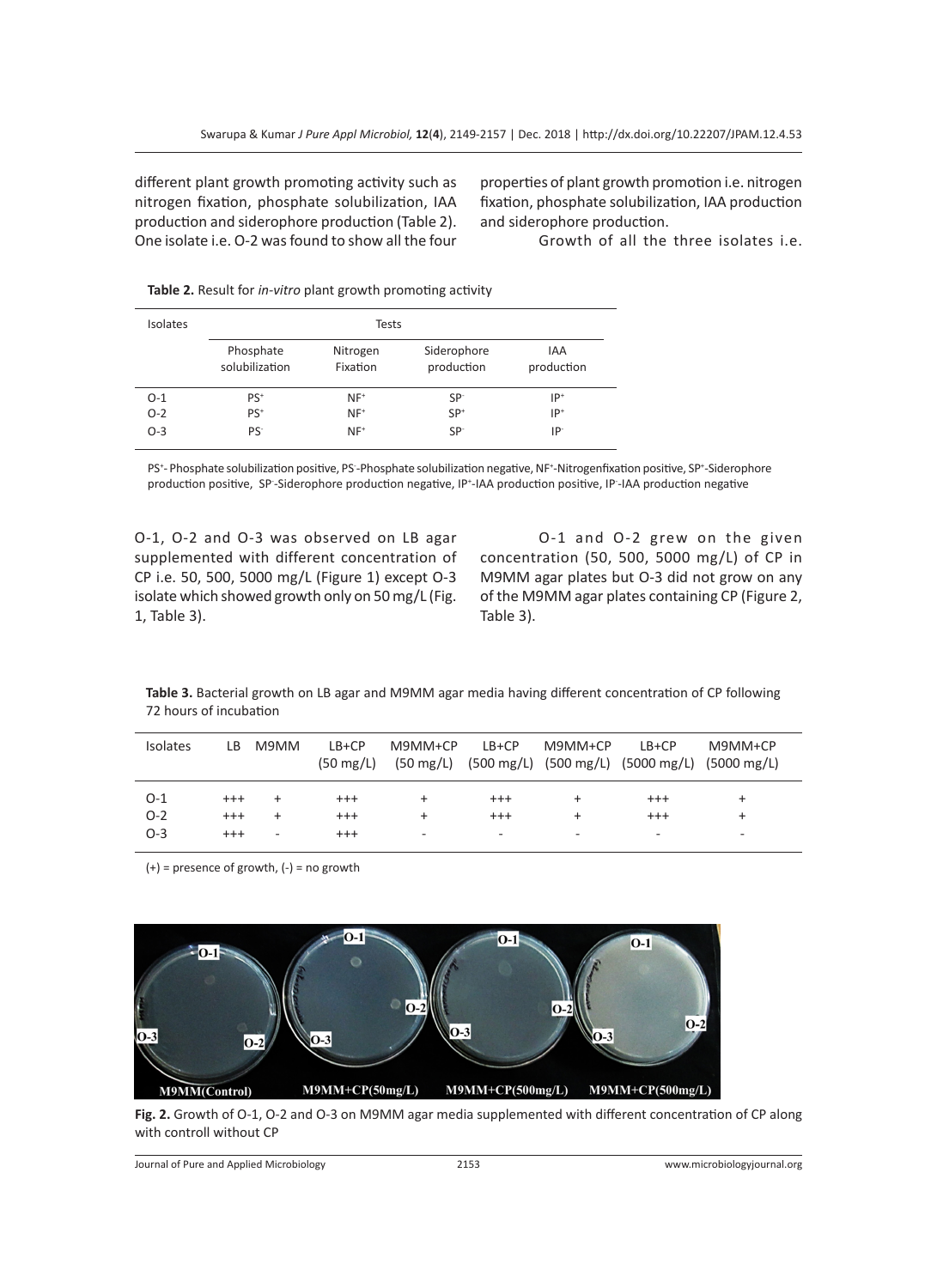O-2 was selected for study its growth in CP PESTANAL® , analytical standard as it was exhibiting all the selected plant growth promoting characters. Growth of O-2 isolate was detected on three different concentration of CP PESTANAL® , analytical standard i.e. 50 mg/L, 500 mg/L and 1000 mg/L. Growth of O-2 isolate in M9MM broth with and without CP reveals there was

more turbidity i.e. growth observed in M9MM broth containing CP as compared to M9MM broth without CP which is also apparent from OD (Table 4).

O-2 isolate were found to grow in a pH range of 6.6-8.0 and salinity 0.0-6% NaCl though the growth was slightly inhibited at pH below 6.6 and higher salt concentration beyond 6% NaCl (Figure 3).

**Table 4.** Growth of O-2 isolate on M9MM broth supplemented with and without CP PESTANAL® analytical standard

| <b>DAY</b> | <b>SET</b> | Control                  | Visual turbidity of isolate | OD of isolates $a,b$ |
|------------|------------|--------------------------|-----------------------------|----------------------|
| Day 7      | SET A      | $\overline{\phantom{a}}$ | $^{++}$                     | 0.101                |
|            | SFT B      | $\overline{\phantom{a}}$ | $^{+++}$                    | 0.144                |

SET A - M9MM, SET B -M9MM+CP (50 mg/L), (+) = presence of growth, (-) = no growth, control - without inoculation. <sup>a</sup> OD was recorded following 7 days of incubation. <sup>b</sup>water was taken as blank, OD in the table corresponds to corrected OD value (subtracting OD of control from all sample and control OD values). Value of control over blank (water) is 0.001 of control SET A and 0.007 of control SET B.



**Fig. 3.** Growth of O-2 at different pH

# **DISCUSSION**

Reclamation of pesticide contamination through the use of biodegradation ability of microorganisms is crucial and indispensible approach for environmental clean-up in current scenario. Use of PGPR strains for biodegradation of pesticide will be one of the greatest strategies to be adopted not only for decontamination of pesticide but also restricting the use of fertilizers which is vastly used for plant growth. In the present study, three different bacterial isolates were isolated from root surface of *A. esculentus* and found to be having one or more of the selected plant growth promoting characters i.e. nitrogen fixation, phosphate solubilisation, IAA production and siderophore production. Occurrence of huge number of plant growth promoting bacteria around the root surface is due to the presence of exudates of plant roots which helps to flourish many different types bacteria which in exchange helps in plant growth promotion<sup>28</sup>. So, reports of many researchers elucidates the isolation and characterization of PGPR from rhizoplane and rhizosphere of plants<sup>29,30,31,32,33,34</sup>.

Walia et al., 2018<sup>18</sup> have reported inhibitory impact of CP (1000 mg/L) on plant growth promoting bacteria (PGPB) which certainly reduce the crop yield by preventing PGPB action. Growth experiments conducted on LB media and M9MM media supplemented with different concentration of CP (RADAR 20® EC) shows that O-1, O-2 can tolerate high concentration of CP i.e. upto 5000 mg/L which is validated from similar reports of other researchers<sup>35,36,37,38,39</sup> where they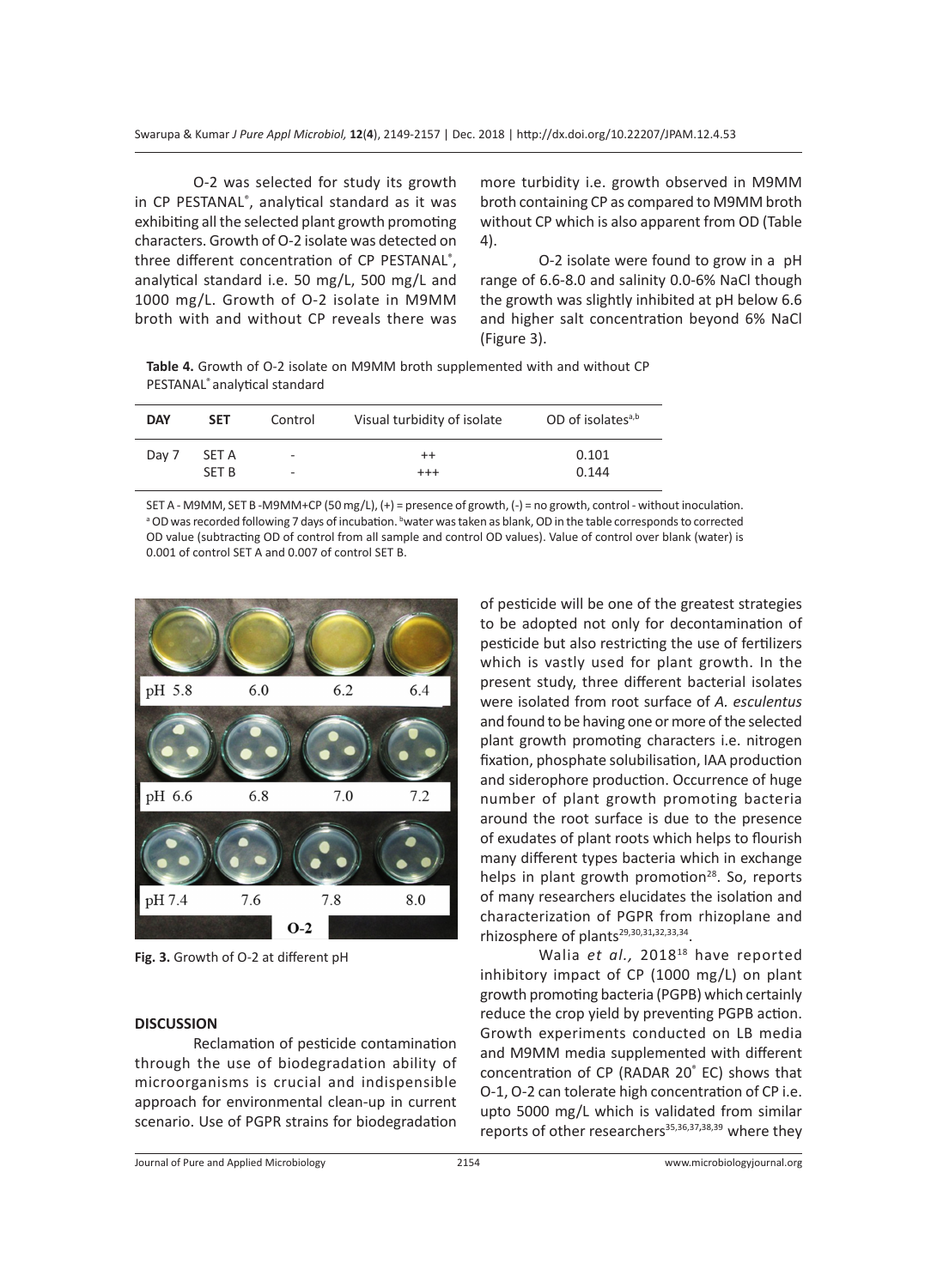have reported PGPR tolerance to various pesticides upto 600 mg/L. Verma et al., 2016<sup>40</sup> have also reported CP tolerance of isolated PGPR, but low as compared to the current study.

O-2 was selected to study its growth on analytical grade of CP as it was exhibiting all the four selected plant growth promoting traits and was able to tolerate and grow at highest concentration of CP RADAR® 20 EC (5000 mg/L) in LB agar media and minimal media.O-2 isolate showed presence of growth at all the given concentration (50 mg/L, 500 mg/L and 1000 mg/L) of analytical grade CP supplemented in M9MM agar media. Intensity of growth of O-2 isolate was also found to be more in M9MM broth containing (50 mg/L) CP, analytical grade as compared to M9MM broth without chlorpyrifos. The result shows that O-2 isolate may be utilizing CP as their carbon source and will help in biodegradation of CP but further biodegradation study through technique such as high performance liquid chromatography (HPLC), gas chromatography-mass spectrophotometry (GC-MS), gel permeation chromatography (GPC) is needed to be done to prove its biodegradation potential as done by many researchers in their studv<sup>41,42,26,19</sup>.

Growth of O-2 isolate on higher pH i.e. upto pH 8.0 is supplementary and favourable factor which will help in CP degradation as found in the study of Singh et al., 2003<sup>43</sup> who found enhanced rate of biodegradation of CP in higher pH. The capacity of O-2 isolate to survive and grow in the presence of high concentration of the commercial and analytical grade chlorpyrifos shows that the isolate after field trials and biodegradation study may be used as promising candidates for raising the productivity of plants even in the pesticide contaminated soils.

#### **ACKNOWLEDGEMENT**

This study was supported by CSIR (09/1126(0001)/2014-EMR-1) and partly by DBT-Builder program [BT/PR9028/INF/22/193/2013] and work station provided by Central University of Jharkhand (CUJ/P/2013/PHDLS/007), Brambe (Ranchi), Jharkhand, India

#### **REFERENCES**

1. Ahemad M, Khan MS. Effect of insecticidetolerant and plant growth-promoting Mesorhizobium on the performance of chickpea grown in insecticide stressed alluvial soils. *Journal of Crop Science and Biotechnology*. 2009; **12**(4):217-226.

- 2. Chandler D, Davidson G, Grant WP, Greaves J, Tatchell GM. Microbial biopesticides for integrated crop management: an assessment of environmental and regulatory sustainability. *Trends in Food Science & Technology*. 2008; **19**(5):275-283.
- 3. Ahemad M, Malik A. Bioaccumulation of heavy metals by zinc resistant bacteria isolated from agricultural soils irrigated with wastewater. *Bacteriol. J*. 2011; **2**:12-21.
- 4. Hayat R, Ali S, Amara U, Khalid R, Ahmed I. Soil beneficial bacteria and their role in plant growth promotion: a review. *Annals of Microbiology*. 2010; **60**(4):579-598.
- 5. Rajkumar M, Ae N, Prasad M N Vara, Freitas H. Potential of siderophore-producing bacteria for improving heavy metal phytoextraction. *Trends in biotechnology*. 2010; **28**(3):142-149.
- 6. Braud A, Jaczaquell K, Bazot, S, Lebeau T. Enhanced phytoextraction of an agricultural Crand Pb-contaminated soil by bioaugmentation with siderophore-producing bacteria. *Chemosphere*. 2009; **74**(2):280-286.
- 7. Spaepen S, Vanderleyden J, Okon Y. Plant growthpromoting actions of rhizobacteria. *Advances in botanical research*. *2009*; **51**:283-320.
- 8. Vessey JK. Plant growth promoting rhizobacteria as biofertilizers. *Plant and soil*. 2003; **255**(2): 571-586.
- 9. Van Loon LC. Plant responses to plant growthpromoting rhizobacteria, in New Perspectives and Approaches in Plant Growth-Promoting Rhizobacteria Research. *Springer*. 2007; 243- 254.
- 10. Madhusudhan L. Agriculture Role on Indian Economy. *Business and Economics Journal*. 2015; **6**(4): 1.
- 11. Arjun KM. Indian agriculture-status, importance and role in Indian Economy. *International Journal of Agriculture and Food Science Technology*. 2013; **4**(4):343-346.
- 12. Agarwal A, Prajapati R, Singh, OP, Raza SK, Thakur LK. Pesticide residue in water - a challenging task in India. *Environmental monitoring and assessment*. 2015;**187**(2):54.
- 13. John EM, Shaike JM. Chlorpyrifos: pollution and remediation. *Environmental Chemistry Letters*. 2015; **13**(3):269-291.
- 14. Li X, Jiang J, Gu L, Ali SW, He J, Li S. Diversity of chlorpyrifos-degrading bacteria isolated from chlorpyrifos-contaminated samples.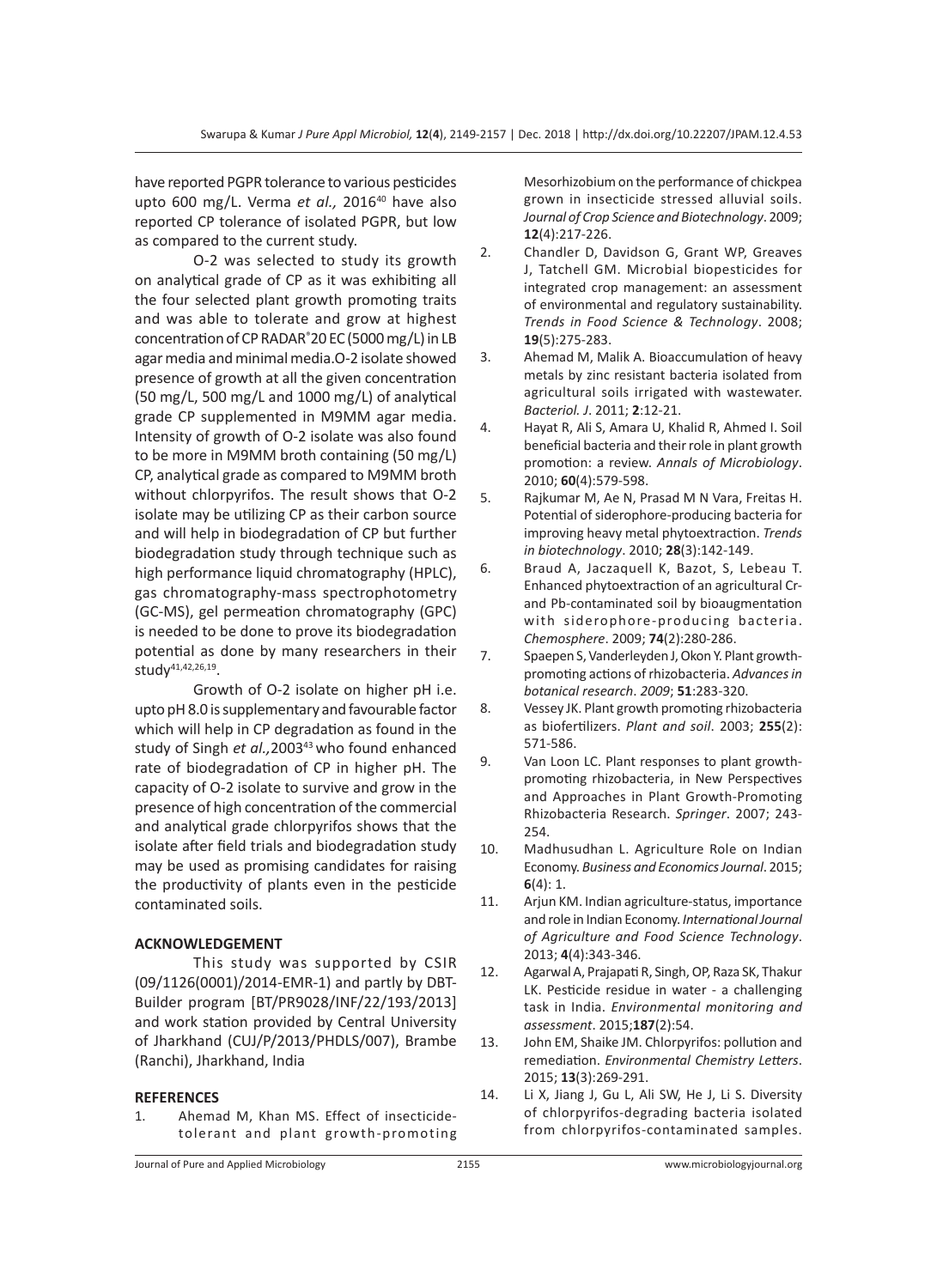*International Biodeterioration & Biodegradation*. 2008; **62**(4):331-335.

- 15. Daam MA, Van den Brink PJ, Nogueira AJA. Impact of single and repeated applications of the insecticide chlorpyrifos on tropical freshwater plankton communities. *Ecotoxicology*. 2008; **17**(8):756-771.
- 16. Ruan QL, Ju JJ, Li YH, Li XB, Liu R, Liang GY, Zang J, Pu YP, Wang DY, Yin LH. Chlorpyrifos exposure reduces reproductive capacity owing to a damaging effect on gametogenesis in the nematode Caenorhabditis elegans. *Journal of Applied Toxicology*. 2012; **32**(7):527-535.
- 17. Pozo C, Martinez-Toledo MV, Salmeron V, Rodelas B, Gonzalez-Lopez J. Effect of chlorpyrifos on soil microbial activity. *Environmental Toxicology and Chemistry*: *An International Journal*. 1995; **14**(2):187-192.
- 18. Walia A, Sumal K, Kumari S. Effect of Chlorpyrifos and Malathion on Soil Microbial Population and Enzyme Activity. *Acta Scientific Microbiology*. 2018; **1**.
- 19. Supreeth M, Chandrashekar MA, Sachin N, Raju NS. Effect of chlorpyrifos on soil microbial diversity and its biotransformation by Streptomyces sp. HP-11. *3 Biotech*. 2016; **6**(2): 147.
- 20. Shan M, Fang H, Wang X, Feng B, Chu X, Yu Y. Effect of chlorpyrifos on soil microbial populations and enzyme activities. *Journal of Environmental Sciences-Amsterdam*. 2006; **18**(1):4-5.
- 21. Prescott LM, Harley JP, Klein DA. 2002. Microorganisms in aquatic environments In Microbiology, pp. 632-663. 5th Ed. Mc Gram-Hill Companies Inc, New York.
- 22. Aneja KR. 2003. Experiments in Microbiology, Plant pathology and Biotechnology. pp. 102-105. 4th Ed. New Age International (P) Ltd. New Delhi.
- 23. Boddey RM, Dobereiner J. Nitrogen fixation associated with grasses and cereals: recent progress and perspectives for the future, in Nitrogen Economy in Tropical Soils. *Springer.* 1995; 241-250.
- 24. Gordon SA, Weber RP. Colorimetric estimation of indoleacetic acid. *Plant physiology*. 1951; **26**(1):192.
- 25. Schwyn B, Neilands JB. Universal chemical assay for the detection and determination of siderophores. *Analytical biochemistry*. 1987; **160**(1):47-56.
- 26. Chen S, Liu C, Peng C, Liu H, Hu M, Zhong G. Biodegradation of chlorpyrifos and its hydrolysis product 3, 5, 6-trichloro-2-pyridinol by a new fungal strain Cladosporium cladosporioides Hu-

01. *PloS one*. 2012; **7**(10):e47205.

- 27. Sambrook J, Russell DW. 2001. Molecular cloning: a laboratory manual, pp. A1.5. 3rd Ed. Cold Spring Harb Lab Press Cold Spring Harb, New York.
- 28. Badri DV, Weir TL, Van der Lelie D, Vivanco JM. Rhizosphere chemical dialogues: plant-microbe interactions. *Current opinion in biotechnology*. 2009: **20**(6):642-650.
- 29. Govindarajan M, Kwon SW, Weon HY. Isolation, molecular characterization and growthpromoting activities of endophytic sugarcane diazotroph Klebsiella sp. GR9. *World Journal of Microbiology and Biotechnology.* 2007; **23**(7):997-1006.
- 30. Farina R, Beneduzi A, Ambrosini A, de Campos SB, Lisboa BB, Wendisch V, Vargas LK, Passaglia LMP. Diversity of plant growth-promoting rhizobacteria communities associated with the stages of canola growth. *Applied Soil Ecology*. 2012; **55**:44-52.
- 31. Islam S, Akanda AM, Prova A, Islam MT, Hossain MM. Isolation and identification of plant growth promoting rhizobacteria from cucumber rhizosphere and their effect on plant growth promotion and disease suppression. *Frontiers in microbiology*. 2016; **6**:1360.
- 32. Majeed A, Abbasi MK, Hameed S, Imran A, Rahim N. Isolation and characterization of plant growthpromoting rhizobacteria from wheat rhizosphere and their effect on plant growth promotion. *Frontiers in microbiology*. 2015; **6**:198.
- 33. de Souza R, Beneduzi A, Ambrosini A, Da Costa PB, Meyer J, Vargas LK, Schoenfeld R, Passaglia LMP. The effect of plant growth-promoting rhizobacteria on the growth of rice (Oryza sativa L.) cropped in southern Brazilian fields. *Plant and soil*. 2013; **366**(1-2):585-603.
- 34. Kloepper JW, Leong J, Teintze M, Schroth MN. Enhanced plant growth by siderophores produced by plant growth-promoting rhizobacteria. *Nature*. 1980; **286**(5776):885.
- 35. Chennappa G, Adkar-Purushothama CR, Naik MK, Suraj U, Sreenivasa MY. Impact of pesticides on PGPR activity of Azotobacter sp. isolated from pesticide flooded paddy soils. *Greener J Biol Sci*. 2014; **4**(4):117-129.
- 36. Ahmad M, Akhtar MF, Jamil M, Latif M, Ahmad I. Pesticide tolerant plant growth promoting rhizobacteria isolated from rhizosphere of okra. *Soil & Environment*. 2015; **34**(2).
- 37. Pratibha Y, Krishna SS. Plant growth promoting Rhizobacteria: An effective tool to remediate residual organophosphate pesticide methyl parathion, widely used in Indian agriculture.